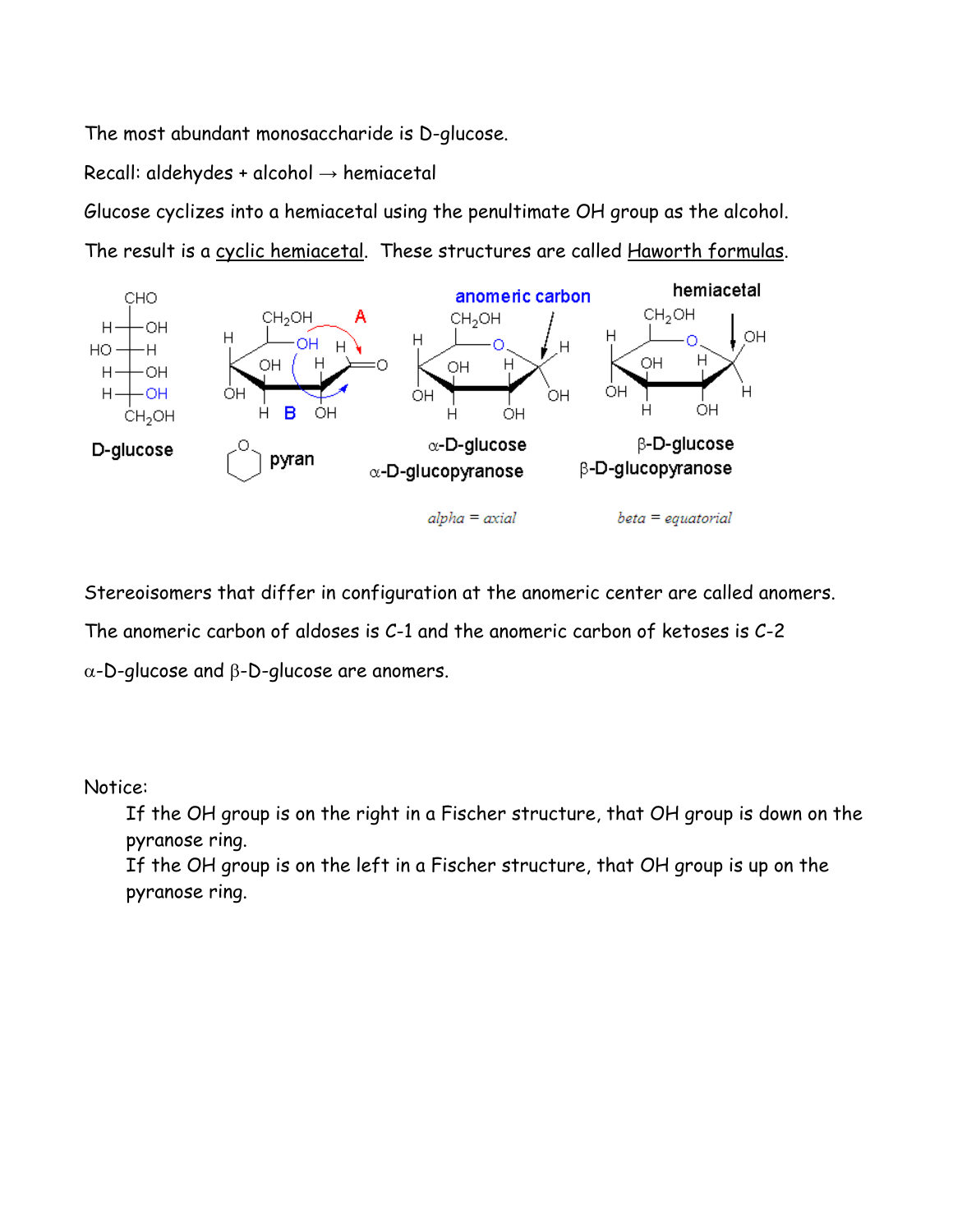## Conversion of Fischer projection into a Haworth formula.



Now add the OH and H atoms on the ring.

If the OH is on the right side of Fischer then it ends up "down" in Haworth.

Only consider OH at C-2, C-3 and C-4; the OH group at C-5 is part of the acetal.

The C-6 carbon (CH<sub>2</sub>OH group) is always drawn "up" in Haworth.

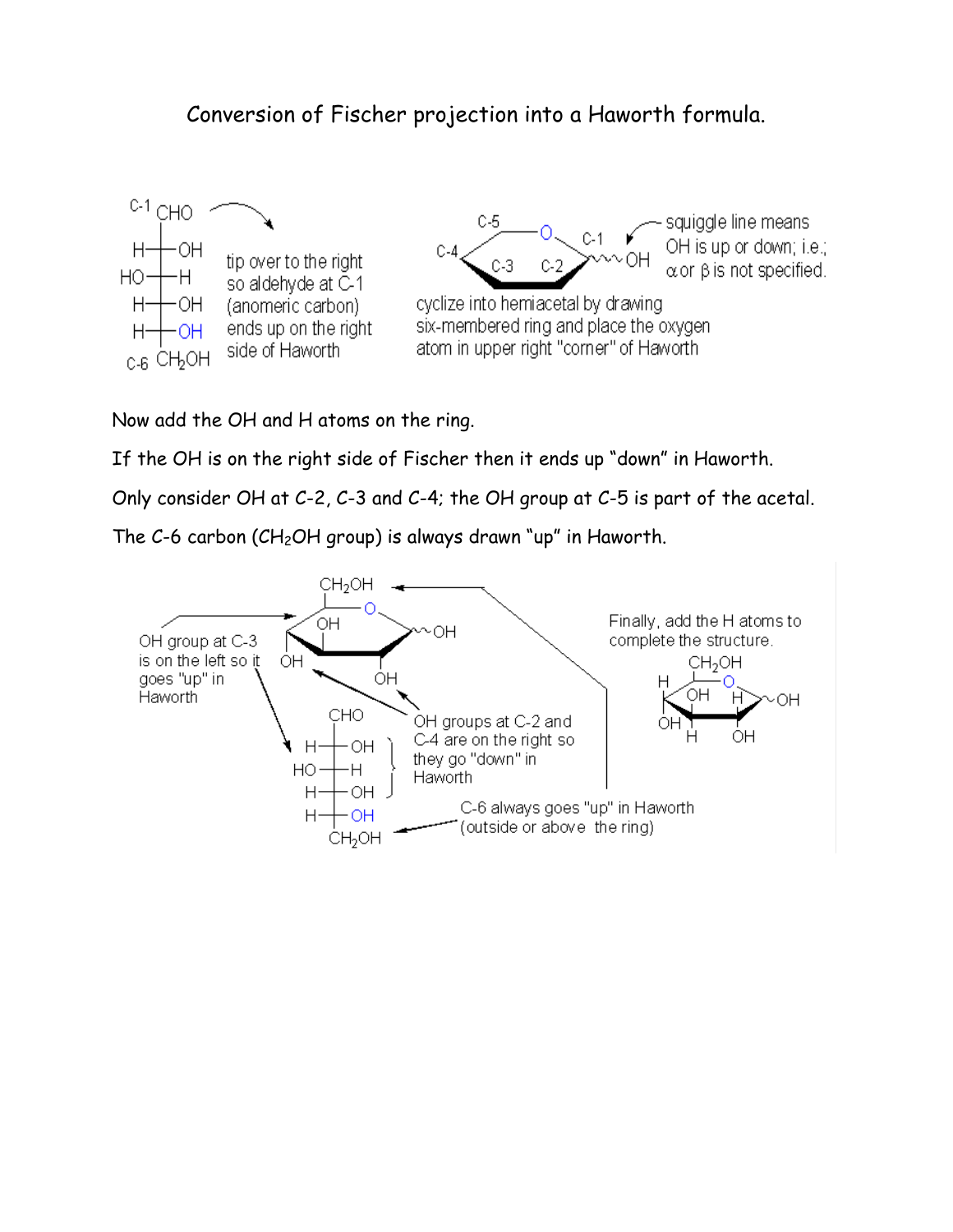**Fructose** is another abundant monosaccharide- it is a ketohexose.



Ĥ α-D-fructose α-D-fructofuranose

OН